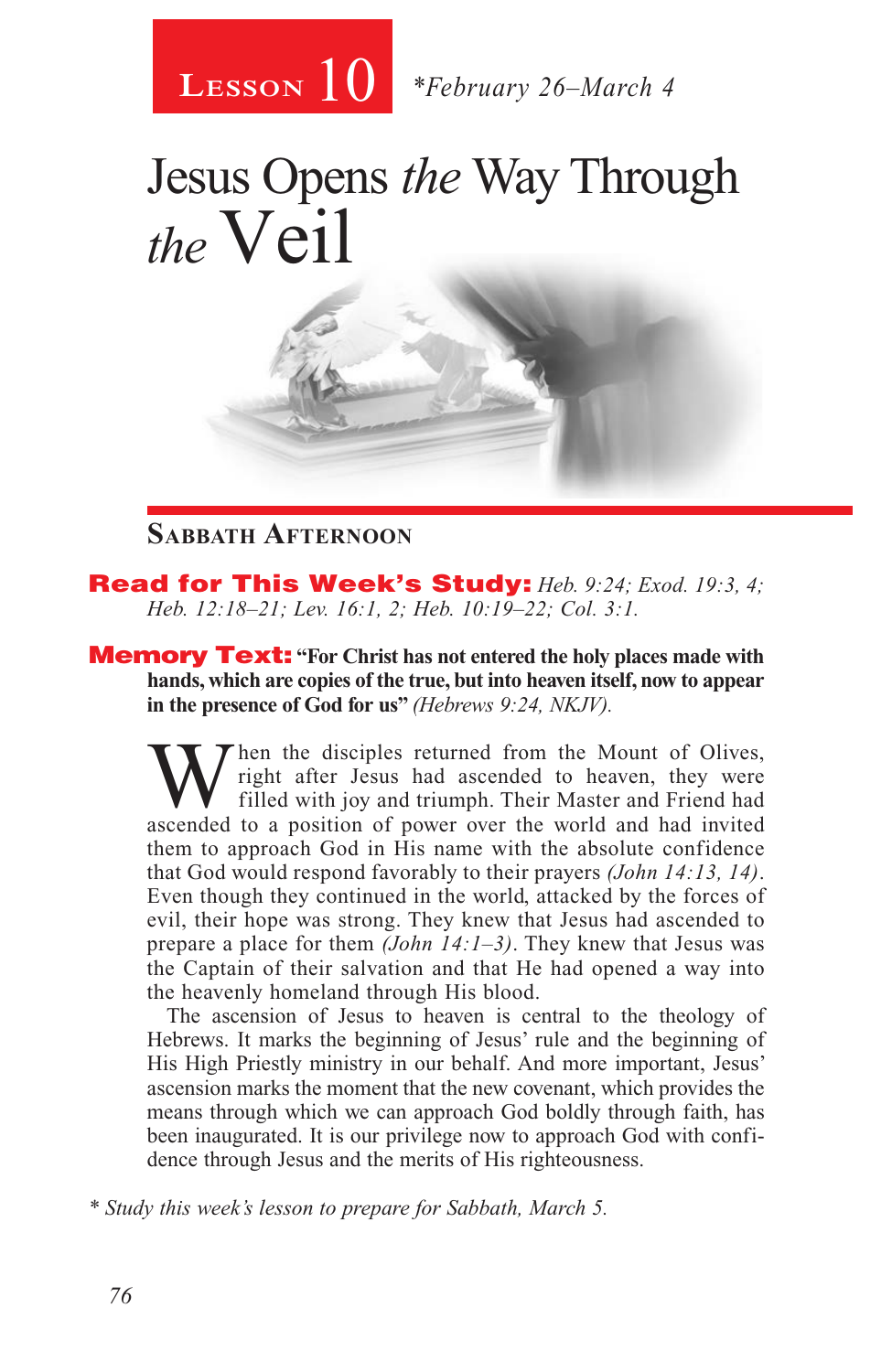### **Jesus Before the Father**

Read **Hebrews 9:24. According to this passage, what was the purpose of Jesus' ascension to heaven?**

God instructed Israel that their males should go three times every year up to Jerusalem to "appear before the Lord" with an offering. The appointed times were the feast of Passover (Unleavened Bread), the Feast of Weeks (Pentecost), and the Feast of Booths *(Exod. 23:14–17, Deut. 16:16)*. Passover celebrated Israel's deliverance from Egypt. Pentecost celebrated the barley harvest, and by the time of the New Testament, it was associated with the giving of the law at Sinai. The Feast of Booths celebrated God's care for Israel during their sojourn in the desert. According to the New Testament, all the Old Testament feasts also have prophetic significance.

\_\_\_\_\_\_\_\_\_\_\_\_\_\_\_\_\_\_\_\_\_\_\_\_\_\_\_\_\_\_\_\_\_\_\_\_\_\_\_\_\_\_\_\_\_\_\_\_\_\_\_\_\_\_\_\_

\_\_\_\_\_\_\_\_\_\_\_\_\_\_\_\_\_\_\_\_\_\_\_\_\_\_\_\_\_\_\_\_\_\_\_\_\_\_\_\_\_\_\_\_\_\_\_\_\_\_\_\_\_\_\_\_

Hebrews 9:24 describes Jesus' ascension into the presence of the Father. He arrived at the heavenly sanctuary, "the true one," in order to "appear" before God with a better sacrifice *(Heb. 9:23, 24, NIV)*—His own blood.

Jesus fulfilled the pilgrimage feasts' prophetic significance with amazing accuracy. He died on the day for the preparation of the Passover at the ninth hour, the moment in which Passover lambs were sacrificed *(John 19:14, Matt. 27:45–50)*. Jesus was resurrected on the third day and ascended to heaven to receive assurance that His sacrifice had been accepted *(John 20:17, 1 Cor. 15:20)*, when the priest was to wave the sheaf of ripe barley as the firstfruits *(Lev. 23:10–12)*. Then, He ascended 40 days later to sit at the right hand of God and inaugurate the new covenant on the Day of Pentecost *(Acts 1, Acts 2)*.

The purpose of pilgrimage in ancient Israel was to "behold the face of God" *(Ps. 42:2, NRSV).* This meant to experience God's favor *(Ps. 17:15)*. Similarly, the Hebrew expression to "seek the face of God" meant to ask God for help *(2 Chron. 7:14, Ps. 27:8, Ps. 105:4)*. This is the sense, in Hebrews, of Jesus' ascension. Jesus ascended to God with the perfect sacrifice. Jesus also ascended to heaven as our Forerunner into the presence of God *(Heb. 6:19, 20)*. He has made real the promise for the believers who journey, "seeking a homeland," desiring "a better country," looking "forward to the city . . . whose architect and builder is God" *(Heb. 11:10, 13–16, NRSV)*.

**Again, why should the reality of what Christ has done, not only on the cross but also what He is doing now in heaven, give us assurance of salvation?**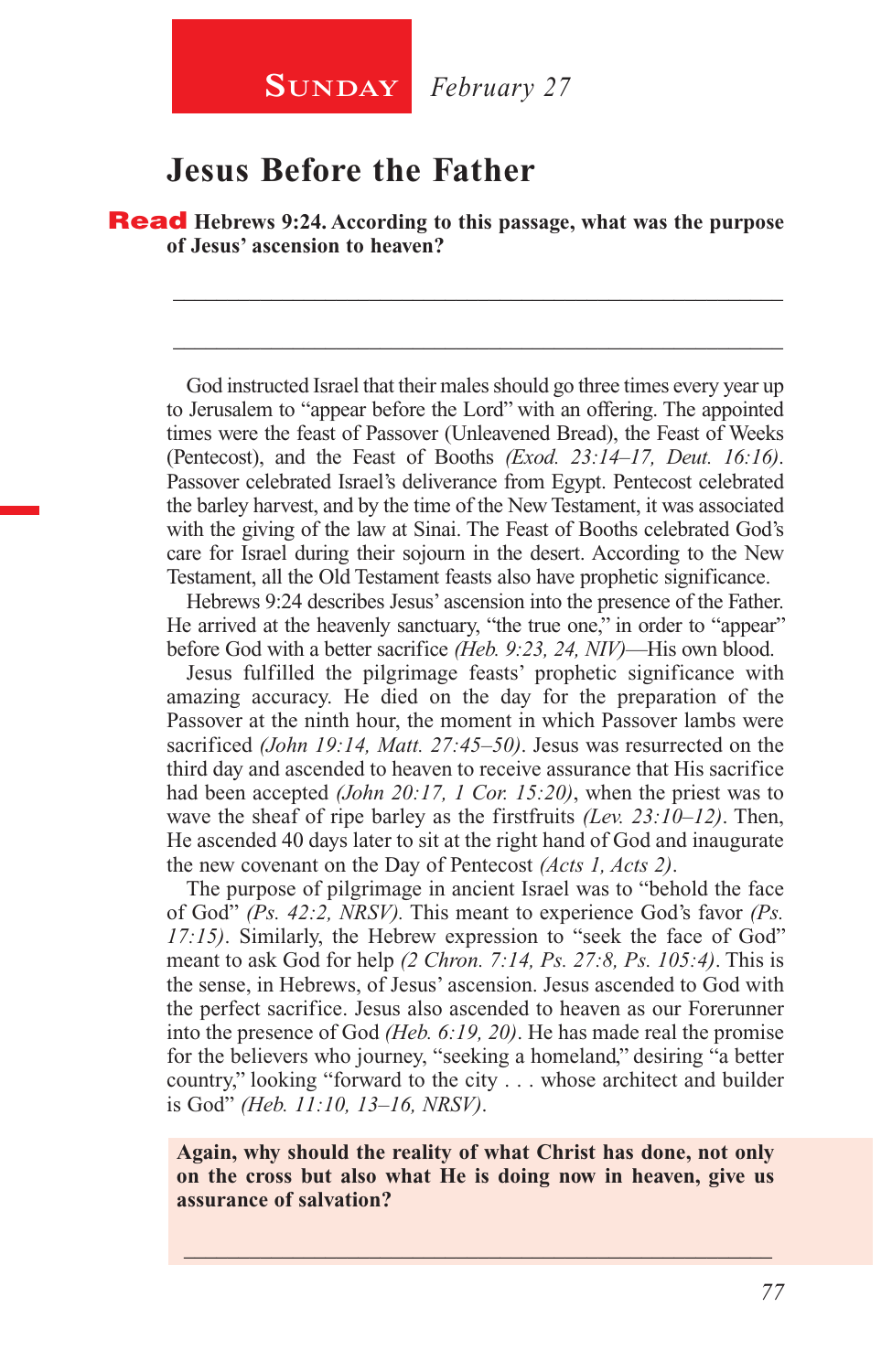## **God's Invitation**

Read **Hebrews 12:18–21. What was the experience of Israel at Mount Sinai?**

When God called the Israelites from Egypt, His plan was to create a personal, intimate relationship with them. He said, " ' "You have seen what I did to the Egyptians, and how I bore you on eagles' wings and brought you to Myself " ' " *(Exod. 19:3, 4, NKJV)*.

\_\_\_\_\_\_\_\_\_\_\_\_\_\_\_\_\_\_\_\_\_\_\_\_\_\_\_\_\_\_\_\_\_\_\_\_\_\_\_\_\_\_\_\_\_\_\_\_\_\_\_\_\_\_\_\_

\_\_\_\_\_\_\_\_\_\_\_\_\_\_\_\_\_\_\_\_\_\_\_\_\_\_\_\_\_\_\_\_\_\_\_\_\_\_\_\_\_\_\_\_\_\_\_\_\_\_\_\_\_\_\_\_

Thus, through Moses, God gave the necessary instructions to prepare the people to meet with Him. The people needed to consecrate themselves first *(Exod. 19:10–15)*. Those who ascended to the foot of the mountain without preparation would die. Nevertheless, once the people had prepared themselves for two days, then " 'when the trumpet sounds a long blast' " on the third day, God instructed that the people " 'shall come up to the mountain' " *(Exod. 19:13, ESV)*. He wanted them to have the experience Moses and the leaders of the people would have when they ascended the mountain and "beheld God, and ate and drank" in His presence *(Exod. 24:9–11, ESV)*. The people later recognized that they had seen God's glory and that it was possible for God to speak " "with man, and man still live" '" *(Deut. 5:24, ESV)*. But, when the moment came, they lacked faith. Moses explained years later: " 'You were afraid because of the fire, and you did not go up into the mountain' " *(Deut. 5:5, ESV)*. Instead, they asked Moses to be their intermediary *(Deut. 5:25–27, compare with Exod. 20:18–21).*

God's manifestation of His holiness at Mount Sinai was to teach the people to learn to "fear," or respect, Him. The "fear of the LORD" leads to life, wisdom, and honor *(Deut. 4:10; compare with Ps. 111:10, Prov. 1:7, Prov. 9:10, Prov. 10:27)*—and also to the lesson that He is merciful and gracious *(Exod. 34:4–8)*. Thus, while God wanted Israel to come to Him, the people became afraid and requested for Moses to be their intermediary. The description in Hebrews of the events at Sinai follows, primarily, Moses' reminder to the people of their lack of faith and their apostasy with the golden calf, and how he was afraid of meeting God because of their sin *(Deut. 9:19)*. The people's reaction was not God's plan for them; it was, instead, the result of their faithlessness.

**Because of Jesus, why should we not be afraid to draw near to a holy God? What are the conditions, however, for us to be able to draw near?**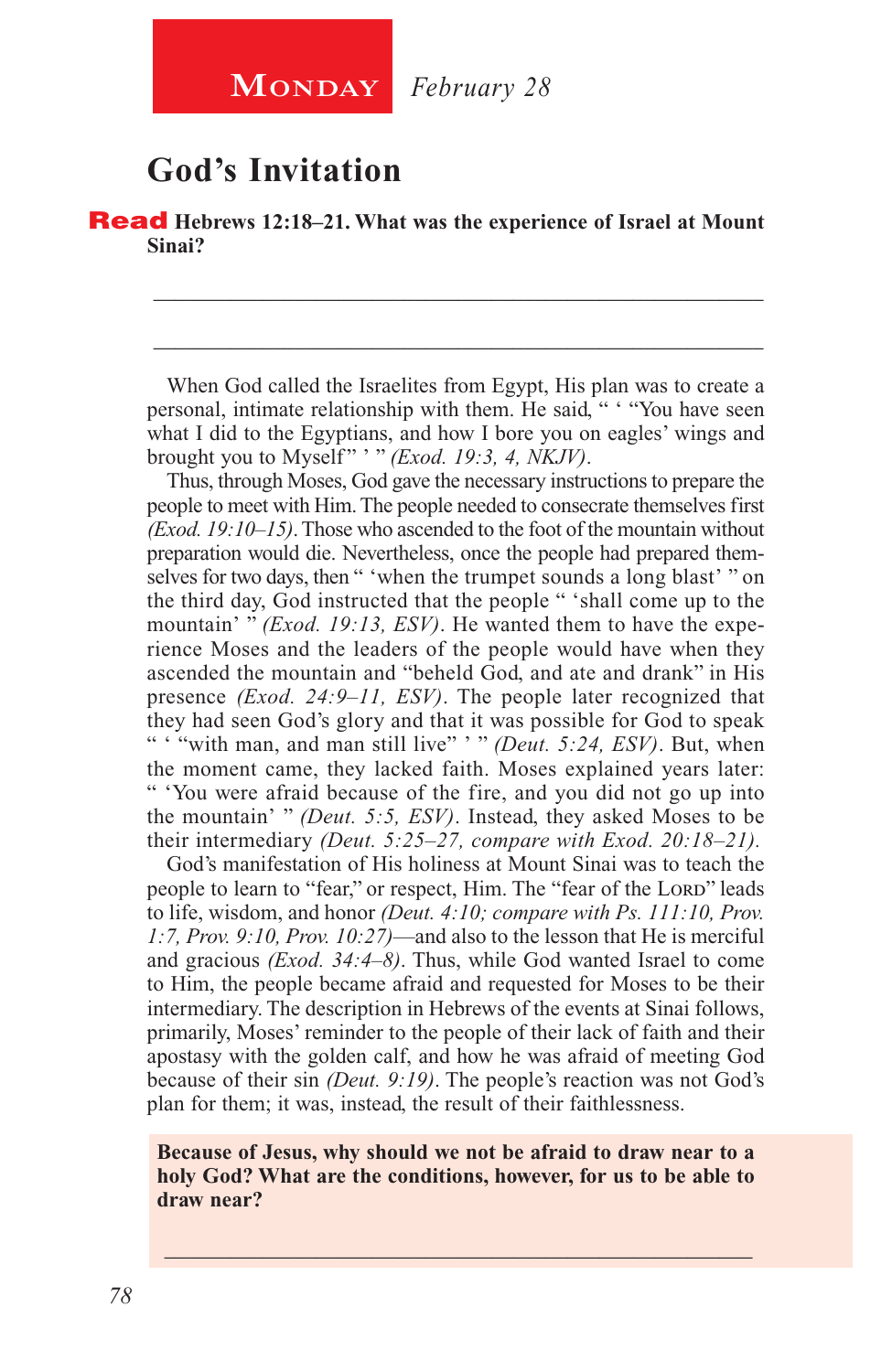#### **Tuesday** *March 1*

#### **The Need for a Veil**

Veils have a double function. The term Hebrews uses for veil *(katepetasma)* could refer to the screen of the court *(Exod. 38:18)*, the screen at the entrance of the outer apartment of the sanctuary *(Exod. 36:37)*, or the inner veil that separated the Holy Place from the Holy of Holies *(Exod. 26:31–35)*. These three veils were both entrances and boundaries that only some people could cross.

#### Read **Leviticus 16:1, 2 and Leviticus 10:1–3. What warning do we have in these passages?**

The veil was a protection for the priests as they ministered before a holy God. After the sin of the golden calf, God said to Moses that He would not accompany them in the way to the Promised Land lest He consume them because they were a " 'stiff-necked people' " *(Exod. 33:3, NKJV)*. Thus, Moses moved the tent of meeting and pitched it far off, outside the camp *(Exod. 33:7)*. After Moses interceded, however, God agreed to go with them in their midst *(Exod. 33:12–20)*, but He established several measures to protect the people as He dwelled among them.

\_\_\_\_\_\_\_\_\_\_\_\_\_\_\_\_\_\_\_\_\_\_\_\_\_\_\_\_\_\_\_\_\_\_\_\_\_\_\_\_\_\_\_\_\_\_\_\_\_\_\_\_\_\_\_\_

\_\_\_\_\_\_\_\_\_\_\_\_\_\_\_\_\_\_\_\_\_\_\_\_\_\_\_\_\_\_\_\_\_\_\_\_\_\_\_\_\_\_\_\_\_\_\_\_\_\_\_\_\_\_\_\_

For instance, Israel camped in a strict order that created a hollow square in the middle, where the tabernacle was pitched. In addition, the Levites camped around the tabernacle in order to protect the sanctuary and its furniture from encroachment by strangers *(Num. 1:51, Num. 3:10)*. They were, in fact, a kind of human veil that protected the people of Israel: " 'But the Levites shall camp around the tabernacle of the testimony, so that there may be no wrath on the congregation of the people of Israel. And the Levites shall keep guard over the tabernacle of the testimony' " *(Num. 1:53, ESV)*.

Jesus, as our Priest, also has been our veil. Through His incarnation, God pitched His tent in our midst and made it possible for us to contemplate His glory *(John 1:14–18)*. He made it possible for a holy God to live in the midst of an imperfect people.

**Think about what it meant that the Creator God, the One who made the universe, would dwell among His people, who at that time were a nation of escaped slaves. What does that teach us about how close God can be to us?**

 $\_$  , and the set of the set of the set of the set of the set of the set of the set of the set of the set of the set of the set of the set of the set of the set of the set of the set of the set of the set of the set of th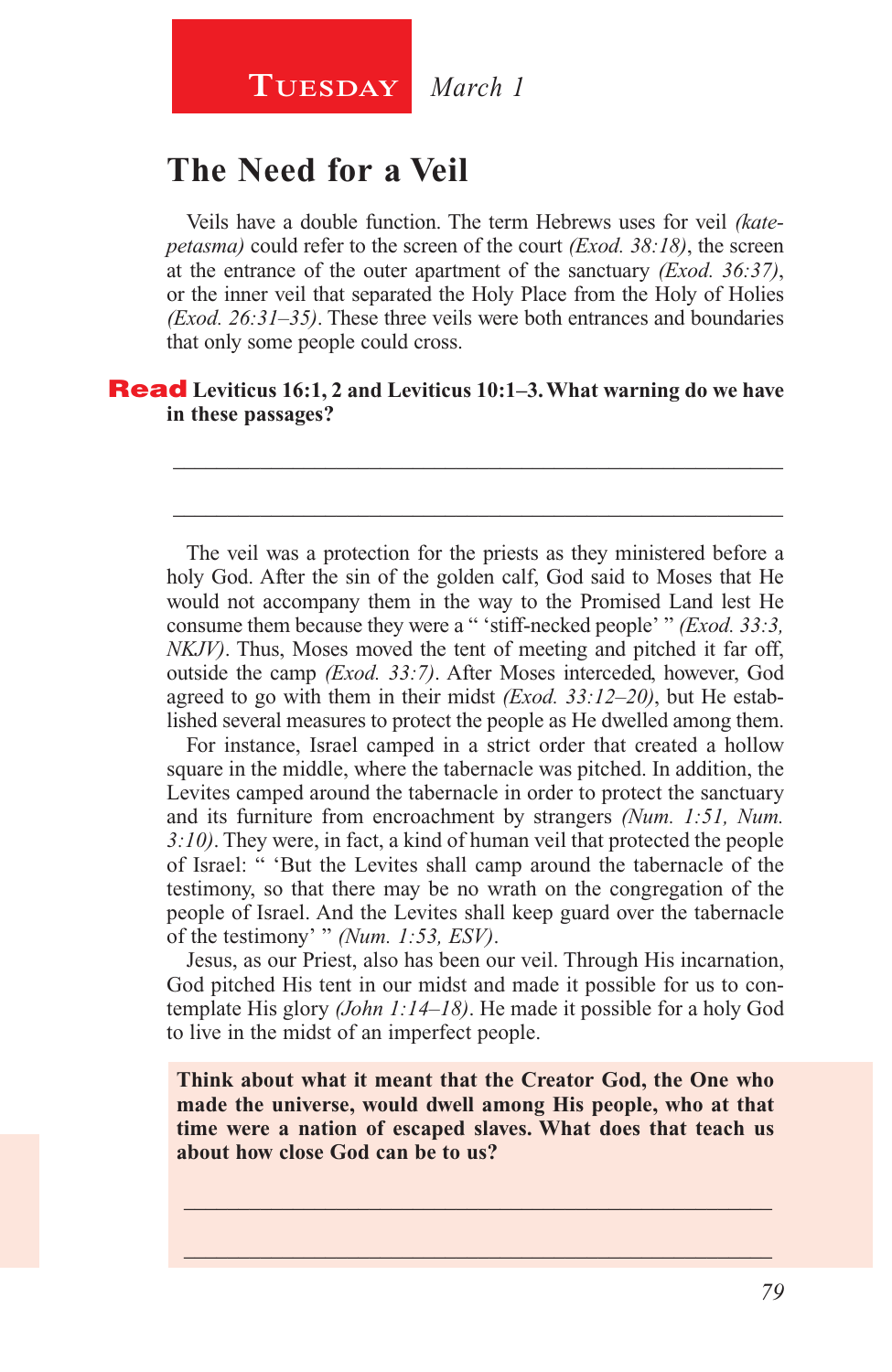## **The New and Living Way Through the Veil**

\_\_\_\_\_\_\_\_\_\_\_\_\_\_\_\_\_\_\_\_\_\_\_\_\_\_\_\_\_\_\_\_\_\_\_\_\_\_\_\_\_\_\_\_\_\_\_\_\_\_\_\_\_\_\_\_

\_\_\_\_\_\_\_\_\_\_\_\_\_\_\_\_\_\_\_\_\_\_\_\_\_\_\_\_\_\_\_\_\_\_\_\_\_\_\_\_\_\_\_\_\_\_\_\_\_\_\_\_\_\_\_\_

Read **Hebrews 10:19–22. What invitation do we have in this passage?**

The book of Hebrews argues that Jesus has entered into the heavenly sanctuary and invites us to follow His lead. This idea agrees with the conception introduced before that Jesus is the "captain" and "forerunner" of believers *(Heb. 2:10; Heb. 6:19, 20; Heb. 12:2)*. The "new and living way" is the new covenant that Jesus inaugurated with His sacrifice and ascension. The expression "new and living" contrasts with the description of the old covenant as "obsolete and growing old" *(Heb. 8:13, NKJV).* It is the new covenant, which has provided forgiveness of sin and has put the law in our hearts, that makes it possible for us to approach God with confidence, not because of ourselves or anything we have done, but only because of what Jesus has done for us by fulfilling all the covenant obligations.

Hebrews noted that the inauguration of the old covenant involved the inauguration of the sanctuary and the consecration of the priests *(Heb. 9:18–21; compare with Exodus 40, Leviticus 8, Leviticus 9)*. The purpose of the covenant was to create an intimate relationship between God and His people *(Exod. 19:4–6)*. When the Israelites accepted this relationship, God immediately commanded that a sanctuary be built so that He could live among them. The inauguration of the sanctuary and God's presence in the midst of His people marked the moment when the covenant between God and Israel was completed.

The same is true of the new covenant. The new covenant also implies the inauguration of Jesus' priestly ministry in our behalf *(Heb. 5:1–10, Heb. 7:1–8:13).*

Jesus' ascension before God has inaugurated a new era for the people of God. Zechariah 3 mentions that Satan was in the presence of God to accuse God's people, who were represented by the high priest Joshua. This accuser is the same that raised questions about Job's loyalty to God *(Job 1, Job 2)*. With the sacrifice of Jesus, however, Satan has been cast out of heaven *(Rev. 12:7–12, compare with John 12:31, John 16:11)*. Now it is Jesus who intercedes for us and through His sacrifice and faithfulness claims salvation for us!

**What accusations could Satan make against you before God, if he were allowed? Though he is a liar, how much would he have to lie about you in order to seek your condemnation? What's your only hope?**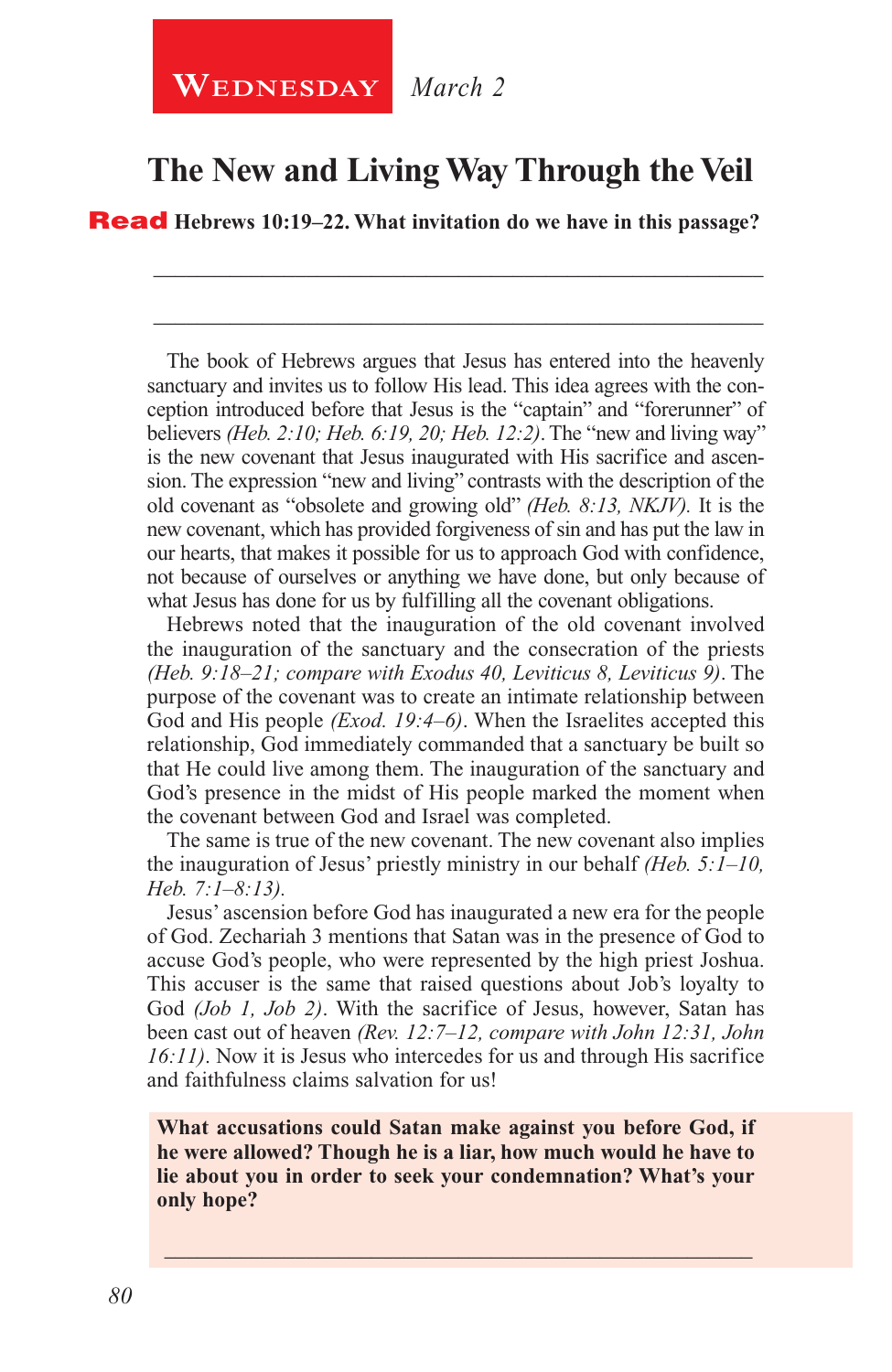#### **They Will See His Face**

**Read** Hebrews 12:22–24. In what sense have we arrived at the heav**enly Jerusalem into the presence of God?**

It is argued that believers "have come" to Mount Zion, the heavenly Jerusalem, through faith. In this sense, their experience anticipates the future. Thus, the heavenly Jerusalem belongs to the realm of the things "hoped for" and "not seen" but nevertheless assured to us through faith *(Heb. 11:1)*.

\_\_\_\_\_\_\_\_\_\_\_\_\_\_\_\_\_\_\_\_\_\_\_\_\_\_\_\_\_\_\_\_\_\_\_\_\_\_\_\_\_\_\_\_\_\_\_\_\_\_\_\_\_\_\_\_

\_\_\_\_\_\_\_\_\_\_\_\_\_\_\_\_\_\_\_\_\_\_\_\_\_\_\_\_\_\_\_\_\_\_\_\_\_\_\_\_\_\_\_\_\_\_\_\_\_\_\_\_\_\_\_\_

While true, this is not the whole meaning of this passage. We also have arrived at Mount Zion, in the very presence of God, through our representative Jesus *(Eph. 2:5, 6; Col. 3:1)*. Jesus' ascension is not a matter of faith, but of fact. It is this historical dimension of Jesus' ascension that provides compelling force to the exhortation of Hebrews to hold fast to our confession *(Heb. 4:14, Heb. 10:23)*. Paul says: "Since . . . we have a great high priest who has passed through the heavens, . . . let us . . . with confidence draw near" *(Heb. 4:14, 16, ESV)*.

Thus, we already have arrived through our Representative and, therefore, should act accordingly. Through Him, we "have tasted the heavenly gift . . . and have tasted the goodness of the word of God and the powers of the age to come" *(Heb. 6:4, 5, ESV)*. The reality of Jesus' ascension and ministry in the heavenly sanctuary is "a sure and steadfast anchor of the soul" *(Heb. 6:19, ESV)*, the guarantee that the promises have substance and are worthy of confidence *(Heb. 7:22)*. For us, faith has a historical anchor.

God's purpose will be fulfilled not only in Jesus, however, but also in us. We have said that Jesus' ascension fulfilled the typology of the first two yearly pilgrimages of Israel, Passover and Pentecost. According to Hebrews and the book of Revelation, the last pilgrimage, the Feast of Booths, is yet to be fulfilled. We will celebrate it with Jesus when we are in the "city . . . whose architect and builder is God," in the heavenly homeland *(Heb. 11:10, NIV; see also verses 13–16)*. We will not build booths, but God's booth, or tent, will descend from heaven, and we will live with Him forever *(Rev. 7:15–17, Rev. 21:1–4, Rev. 22:1–5, Num. 6:24–26)*.

**How can we learn to make the promise of eternal life real to ourselves now, amid a world so full of pain and suffering? What answer can you give to those who say that this all is just a fantasy to help us feel better about our life here and now?**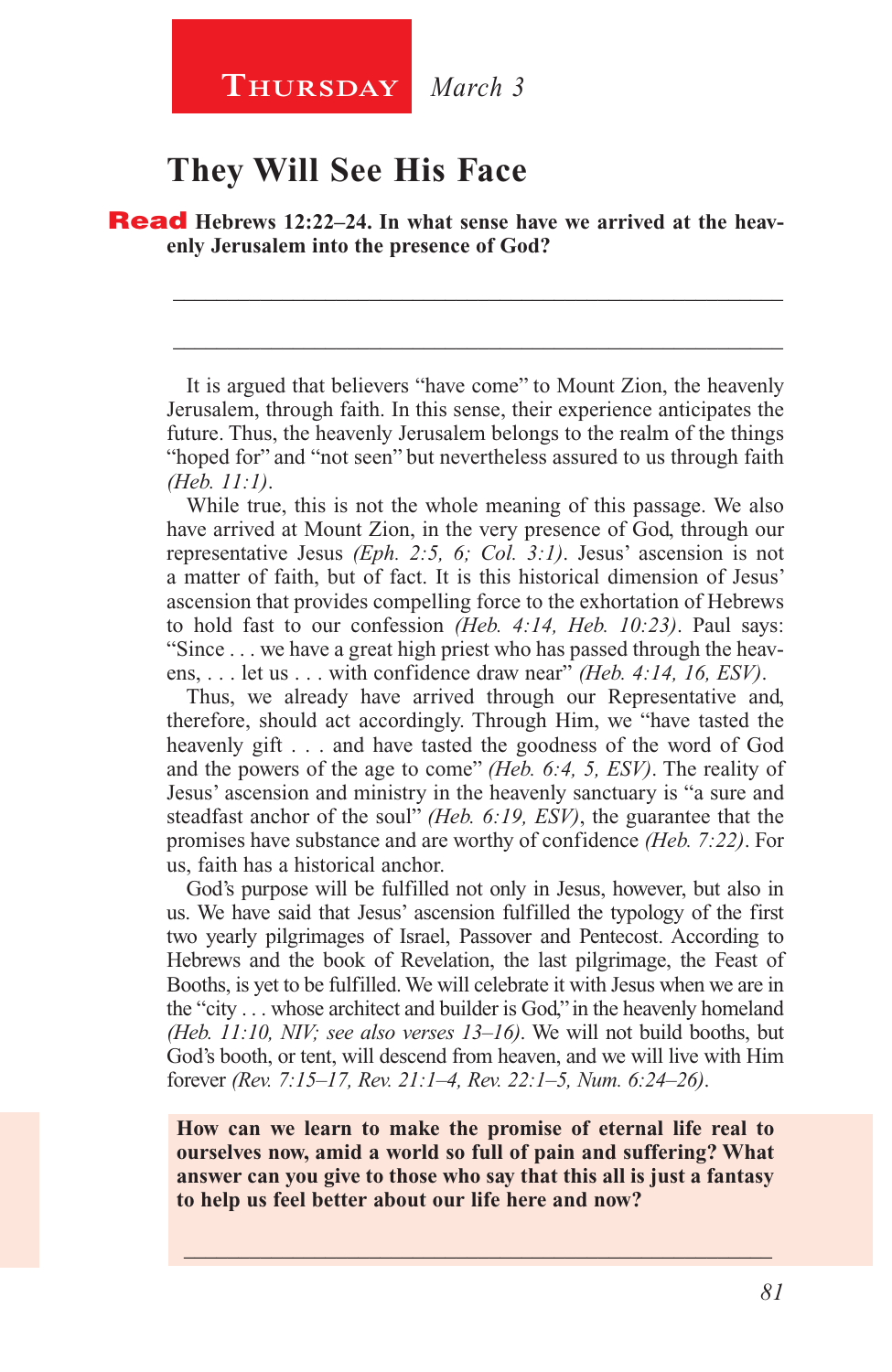## $\begin{array}{|c|c|c|}\n\hline\n\textbf{FRIDAY} & \textit{March 4}\n\end{array}$

**Further Thought:** "Christ's ascension to heaven was the signal that His followers were to receive the promised blessing. For this they were to wait before they entered upon their work. When Christ passed within the heavenly gates, He was enthroned amidst the adoration of the angels. As soon as this ceremony was completed, the Holy Spirit descended upon the disciples in rich currents, and Christ was indeed glorified, even with the glory which He had with the Father from all eternity. The Pentecostal outpouring was Heaven's communication that the Redeemer's inauguration was accomplished. According to His promise He had sent the Holy Spirit from heaven to His followers as a token that He had, as priest and king, received all authority in heaven and on earth, and was the Anointed One over His people. . . .

"They could speak the name of Jesus with assurance; for was He not their Friend and Elder Brother? Brought into close communion with Christ, they sat with Him in heavenly places. With what burning language they clothed their ideas as they bore witness for Him!"—Ellen G. White, *The Acts of the Apostles*, pp. 38, 46.

#### Discussion Questions:

**O** The psalmist said, "My soul thirsts for God, for the living God. **When shall I come and appear before God?"** *(Ps. 42:2, ESV)***. How can we have the same thirst to come into the presence of God? If we don't rejoice now in the presence of God as we worship Him and come before His presence in faith, will we rejoice in the future? What are the factors that lead to joy before God?**

 **In a book mocking faith, someone created a robot that supposedly did our believing for us. Though this was a spoof, how can we be careful not to do as Israel did in the desert, and that is to make a request for intermediaries between us and God? We tend to allow other people to study the Bible in our behalf and find the gems of truth in the Bible. Some people may feel tempted to think that the prayers of others in their behalf carry more weight before God than their own prayers. Why should we avoid this spiritual trap? Why, because of Jesus, can we approach God without the need of anyone else?**

 **Hebrews is about assurance of salvation. How, though, must we be careful not to mistake presumption for assurance?**